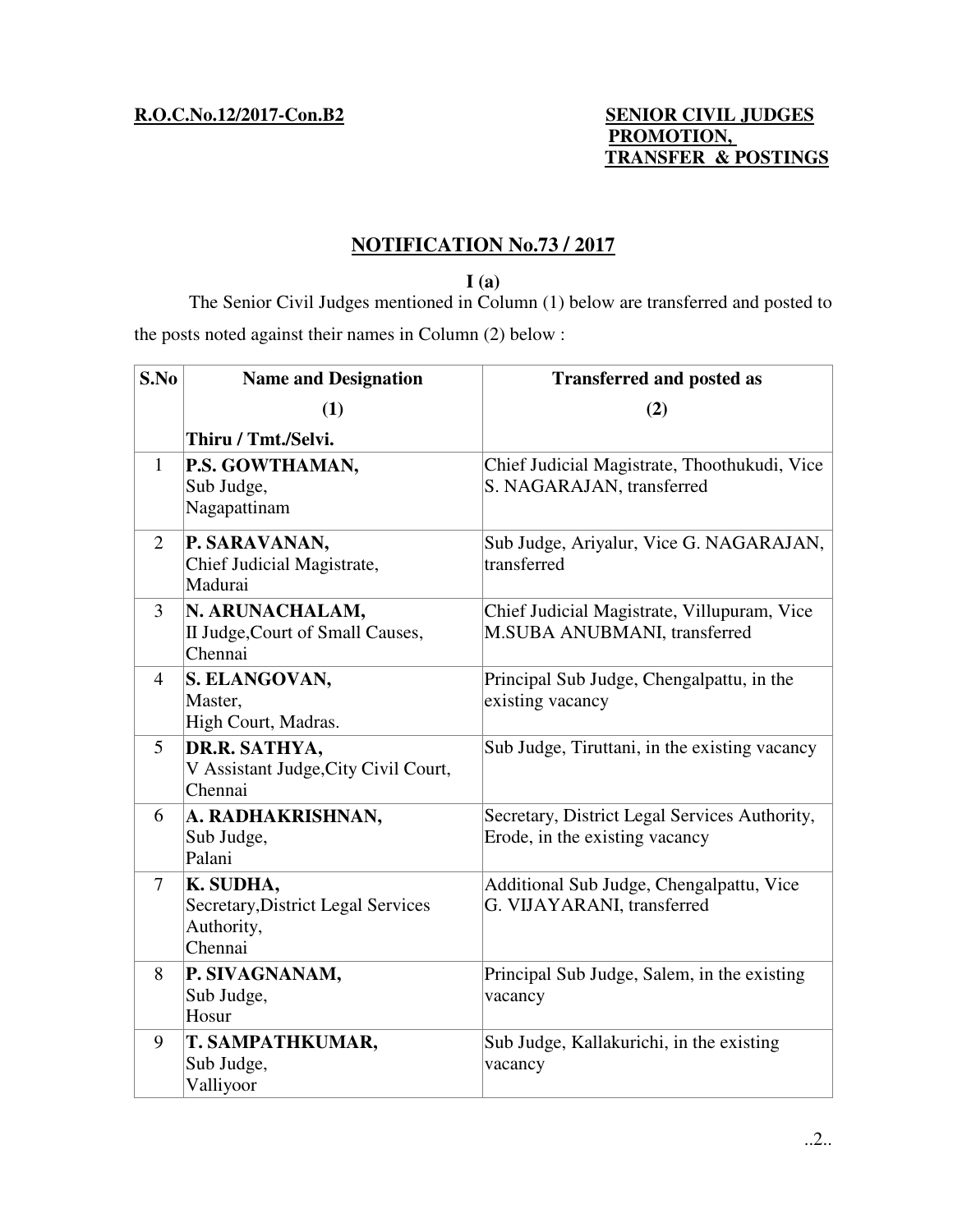| S.No | <b>Name and Designation</b>                                                                                             | <b>Transferred and posted as</b>                                                                                                          |
|------|-------------------------------------------------------------------------------------------------------------------------|-------------------------------------------------------------------------------------------------------------------------------------------|
|      | (1)                                                                                                                     | (2)                                                                                                                                       |
|      | Thiru / Tmt./Selvi.                                                                                                     |                                                                                                                                           |
| 10   | N. KRISHNASAMY,<br>Principal Sub Judge,<br>Villupuram                                                                   | VII Assistant Judge, City Civil Court,<br>Chennai, in the existing vacancy                                                                |
| 11   | K. RAVI,<br>VIII Assistant Judge, City Civil Court,<br>Chennai                                                          | II Additional Sub Judge, Villupuram, in the<br>existing vacancy                                                                           |
| 12   | S. SASHIREKHA,<br>Special Sub Judge, Special Sub Court<br>to deal with MCOP cases,<br>Madurai                           | Special Judge, Special Court for trial of Cases<br>under Prevention of Corruption Act,<br>Sivagangai, Vice P. SWAMINATHAN,<br>transferred |
| 13   | K. GANESAN,<br>X Assistant Judge, City Civil Court,<br>Chennai                                                          | Sub Judge, Ranipet, Vice S. TASNEEM,<br>transferred                                                                                       |
| 14   | P. SURESHKUMAR,<br>Principal Sub Judge,<br>Madurai                                                                      | I Additional Sub Judge, Tiruchirappalli, in the<br>existing vacancy                                                                       |
| 15   | T. SUNDARAMOORTHY,<br>Sub Judge,<br>Ginjee                                                                              | XVI Assistant Judge, City Civil Court,<br>Chennai, Vice G.M. VASANTHI, transferred                                                        |
| 16   | N. RAMAKRISHNAN,<br>Special Sub Judge - I, Special Sub<br>Court to deal with MCOP Cases,<br>Salem                       | Sub Judge, Hosur, Vice P. SIVAGNANAM,<br>transferred                                                                                      |
| 17   | A. DHANASEKARAN,<br>Principal Sub Judge,<br>Thanjavur                                                                   | Special Sub Judge-I, Special Sub Court to<br>Deal with MCOP cases, Villupuram, Vice<br>M. EZHILARASI, transferred                         |
| 18   | M. RAJALAKSHMI,<br>Judicial Officer/Chairman, Taxation<br>Appeals Tribunal, Corporation of<br>Coimbatore,<br>Coimbatore | <b>Additional Chief Judicial Magistrate,</b><br>Madurai, in the existing vacancy.                                                         |
| 19   | S. JEYASINGH, Special Judge,<br>Special Court for trial of cases under<br>Prevention of Corruption Act,<br>Tirunelveli  | Principal Sub Judge, Madurai, Vice<br>P. SURESHKUMAR, transferred                                                                         |
| 20   | R. MALATHI,<br>Special Sub Judge, Special Sub Court<br>to deal with MCOP cases,<br>Tiruchirappalli                      | Secretary, District Legal Services Authority,<br>Nagapattinam, in the existing vacancy                                                    |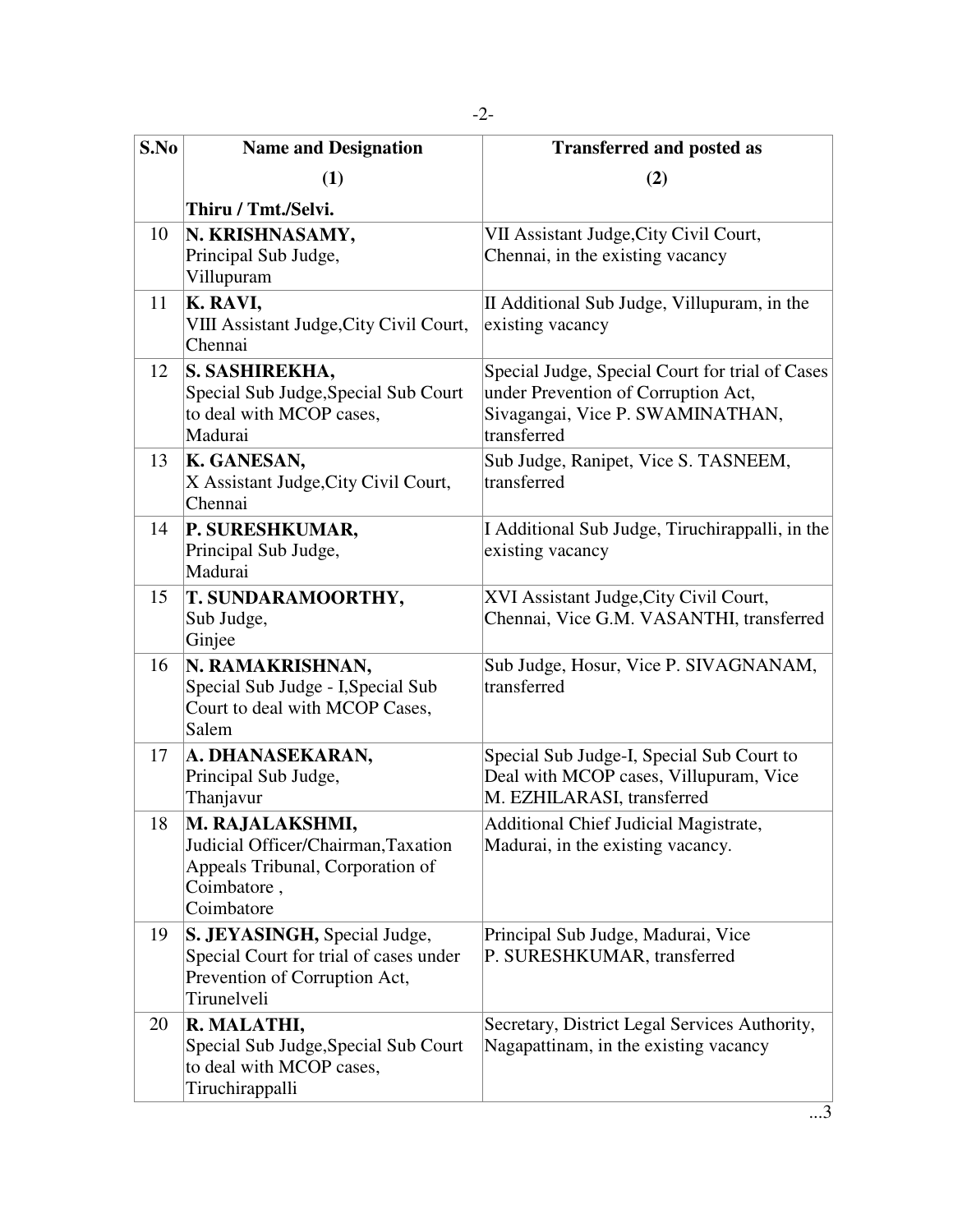| S.No | <b>Name and Designation</b>                                                                                                | <b>Transferred and posted as</b>                                                                                                |
|------|----------------------------------------------------------------------------------------------------------------------------|---------------------------------------------------------------------------------------------------------------------------------|
|      | (1)                                                                                                                        | (2)                                                                                                                             |
|      | Thiru / Tmt./Selvi.                                                                                                        |                                                                                                                                 |
| 21   | K. VANITHA,<br>Special Judge, Special Court for Trial<br>of Cases under Prevention of<br>Corruption Act, Madurai           | Sub Judge, Vedasandur, in the existing<br>vacancy                                                                               |
| 22   | S. RAJU,<br>Principal Sub Judge,<br>Nagercoil                                                                              | Special Sub Judge, Special Sub Court to deal<br>with LAOP Cases, Vellore, in the existing<br>vacancy                            |
| 23   | M. CHENKAMALASELVAN,<br>Special Judge,<br>Nagercoil                                                                        | Special Judge, Special Court for Trial of<br>Cases under Prevention of Corruption Act,<br>Madurai, Vice K. VANITHA, transferred |
| 24   | J. TAMILARASI,<br>Secretary, District Legal Services<br>Authority,<br>Tirunelveli                                          | Principal Sub Judge, Virudhachalam, in the<br>existing vacancy                                                                  |
| 25   | G. SANTHI,<br>XIII Assistant Judge, City Civil Court,<br>Chennai                                                           | Sub Judge, Tiruvallur, in the existing vacancy                                                                                  |
| 26   | M. THANDAVAN,<br>Principal Sub Judge,<br>Cuddalore                                                                         | Special Sub Judge - I, Special Sub Court to<br>deal with MCOP Cases, Salem, Vice<br>N. RAMAKRISHNAN, transferred                |
| 27   | S. HERMIES,<br>Deputy Official Assignee,<br><b>High Court Madras</b>                                                       | Additional Sub Judge, Tindivanam, in the<br>existing vacancy                                                                    |
| 28   | S. TASNEEM,<br>Sub Judge,<br>Ranipet                                                                                       | Secretary, District Legal Services Authority,<br>Krishnagiri, in the existing vacancy                                           |
| 29   | P. SWAMINATHAN,<br>Special Judge, Special Court for trial<br>of Cases under Prevention of<br>Corruption Act,<br>Sivagangai | XIII Assistant Judge, City Civil Court,<br>Chennai, Vice G. SANTHI, transferred                                                 |
| 30   | S. SUJATHA,<br>Sub Judge,<br>Arakkonam                                                                                     | Special Sub Judge, Special Sub Court to deal<br>with LAOP cases, Tiruvallur, in the existing<br>vacancy                         |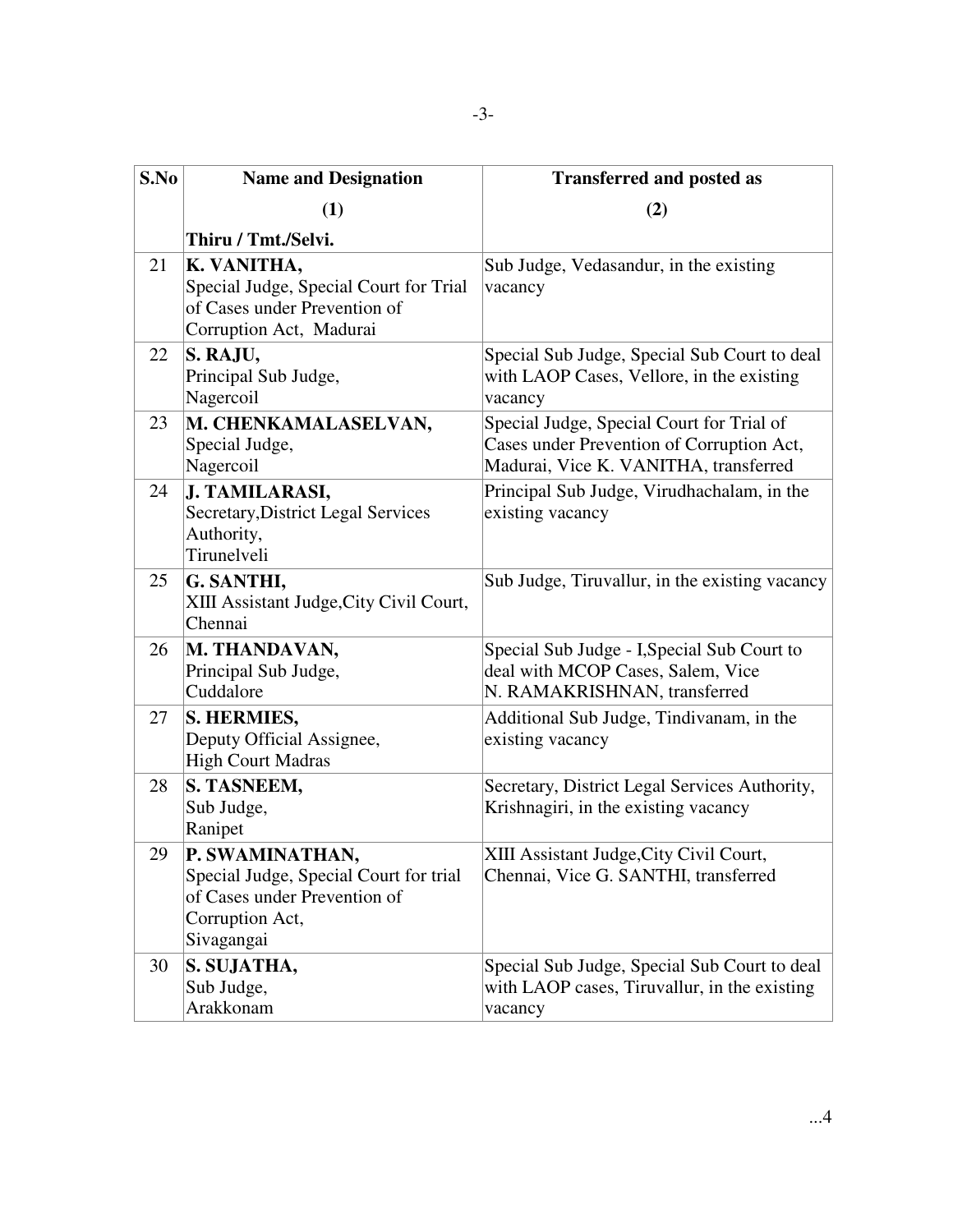-4-

| S.No | <b>Name and Designation</b>                                                                                                                            | <b>Transferred and posted as</b>                                                                                              |
|------|--------------------------------------------------------------------------------------------------------------------------------------------------------|-------------------------------------------------------------------------------------------------------------------------------|
|      | (1)                                                                                                                                                    | (2)                                                                                                                           |
|      | Thiru / Tmt./Selvi.                                                                                                                                    |                                                                                                                               |
| 31   | M.A. KABEER, Metropolitan<br>Magistrate for exclusive trial of CCB<br>Cases(relating to cheating cases in<br>Chennai) and CBCID Metro Cases,<br>Egmore | Special Judge, Special Court for trial of Cases<br>under Prevention of Corruption Act,<br>Villupuram, in the existing vacancy |
| 32   | K.R. JOTHI,<br>Sub Judge,<br>Harur                                                                                                                     | V Assistant Judge, City Civil Court, Chennai,<br>Vice DR. R. SATHYA, transferred                                              |
| 33   | DR. S.T. LAKSHMI RAMESH,<br>XII Metropolitan Magistrate,<br>Egmore, Chennai.                                                                           | Sub Judge, Arakkonam, Vice S. SUJATHA,<br>transferred                                                                         |
| 34   | K. JEYARAJ,<br>Chief Judicial Magistrate,<br>Ramanathapuram                                                                                            | Secretary, District Legal Services Authority,<br>Theni, in the existing vacancy                                               |
| 35   | T.V. ANILKUMAR,<br>Chief Judicial Magistrate,<br>Pudukkottai                                                                                           | Chief Judicial Magistrate, Ramanathapuram,<br>Vice K. JEYARAJ, transferred                                                    |
| 36   | L.S. SATHIYAMURTHY,<br>Chief Judicial Magistrate,<br>Tiruvarur                                                                                         | Chief Judicial Magistrate, Madurai, Vice<br>P. SARAVANAN, transferred                                                         |
| 37   | S. NAGARAJAN,<br>Chief Judicial Magistrate,<br>Thoothukudi                                                                                             | Chief Judicial Magistrate, Pudukkottai, Vice<br>T.V. ANILKUMAR, transferred                                                   |
| 38   | Dr.I. JAYANTHI,<br>Secretary, District Legal Services<br>Authority,<br>Cuddalore                                                                       | Secretary, District Legal Services Authority,<br>Chennai, Vice K. SUDHA, transferred                                          |
| 39   | M. RAJENDRAN,<br>Sub Judge,<br>Thuraiyur                                                                                                               | Chief Judicial Magistrate, Tiruvarur, Vice<br>L.S. SATHIYAMURTHY, transferred                                                 |
| 40   | G. VIJAYARANI,<br>Additional Sub Judge,<br>Chengalpattu                                                                                                | VIII Assistant Judge, City Civil Court,<br>Chennai, Vice K. RAVI, transferred                                                 |
| 41   | G. NAGARAJAN,<br>Sub Judge,<br>Ariyalur                                                                                                                | Principal Sub Judge, Tenkasi, in the existing<br>vacancy                                                                      |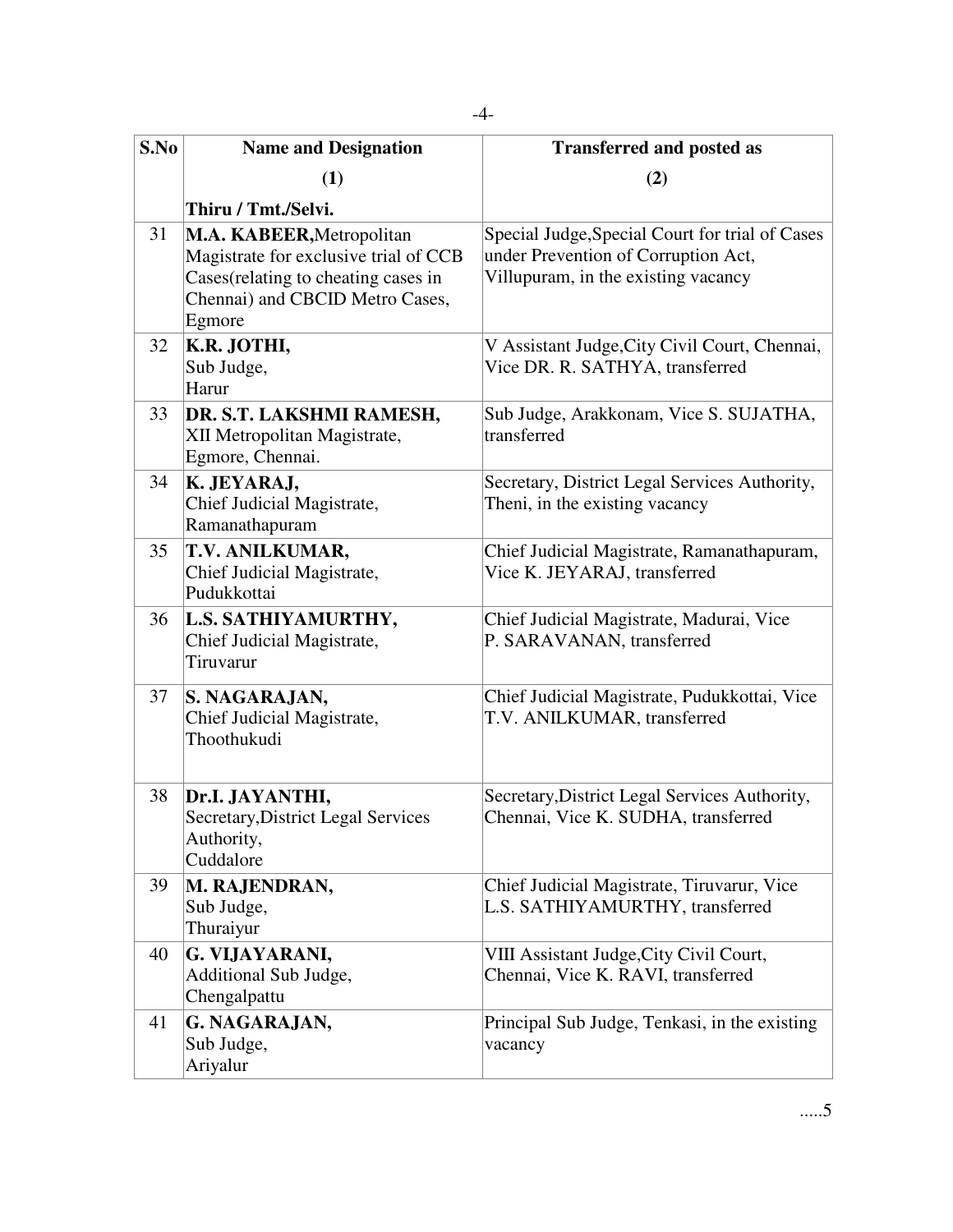| S.No | <b>Name and Designation</b>                                                                    | <b>Transferred and posted as</b>                                                                                              |
|------|------------------------------------------------------------------------------------------------|-------------------------------------------------------------------------------------------------------------------------------|
|      | (1)                                                                                            | (2)                                                                                                                           |
|      | Thiru / Tmt./Selvi.                                                                            |                                                                                                                               |
| 42   | R. THANGAVEL,<br>Sub Judge,<br>Uthagamandalam                                                  | Secretary, District Legal Services Authority,<br>Karur, in the existing vacancy                                               |
| 43   | A. KARNAN,<br>Sub Judge,<br>Mettur                                                             | Special Sub Judge, Special Sub Court to deal<br>with MCOP cases, Tiruchirappalli, Vice<br>R. MALATHI, transferred             |
| 44   | S. GOVINDHARAJAN,<br>Sub Judge,<br>Srivilliputhur                                              | Secretary, District Legal Services Authority,<br>Tiruvarur, in the existing vacancy                                           |
| 45   | S. RAVISHANKER,<br>II Additional Sub Judge,<br>Erode                                           | Principal Sub Judge, Erode, in the existing<br>vacancy                                                                        |
| 46   | <b>ROSLYN DURAI,</b><br>Sub Judge,<br>Vaniyambadi                                              | XIV Metropolitan Magistrate, Egmore,<br>Chennai in the existing vacancy                                                       |
| 47   | G.M. VASANTHI,<br>XVI Assistant Judge, City Civil Court,<br>Chennai                            | Sub Judge, Mettur, Vice A. KARNAN,<br>transferred                                                                             |
| 48   | G. SUNDARARAJAN,<br>Additional Sub Judge,<br>Thanjavur                                         | Principal Sub Judge, Thanjavur, Vice<br>A. DHANASEKARAN, transferred                                                          |
| 49   | T. MUNUSAMY,<br>Additional Sub Judge,<br>Tiruvannamalai                                        | Principal Sub Judge, Tiruvannamalai, in the<br>existing vacancy                                                               |
| 50   | P. THANGAVEL,<br>Sub Judge,<br>Sivagangai                                                      | Special Sub Judge, Special Sub Court to deal<br>with MCOP cases, Madurai, Vice<br>S. SASHIREKHA, transferred                  |
| 51   | R. NANTHINI,<br>Special Sub Judge, Special Sub Court<br>to deal with MCOP cases,<br>Tirupathur | Sub Judge, Harur, Vice K.R. JOTHI,<br>transferred                                                                             |
| 52   | T.P. VADIVELU,<br>Sub Judge,<br>Ambasamudram                                                   | Secretary, District Legal Services Authority,<br>Sivagangai, in the existing vacancy                                          |
| 53   | V. JOHN MINO,<br>Secretary, District Legal Services<br>Authority,<br>Coimbatore                | Special Judge, Special Court for trial of Cases<br>under prevention of corruption Act,<br>Coimbatore, in the existing vacancy |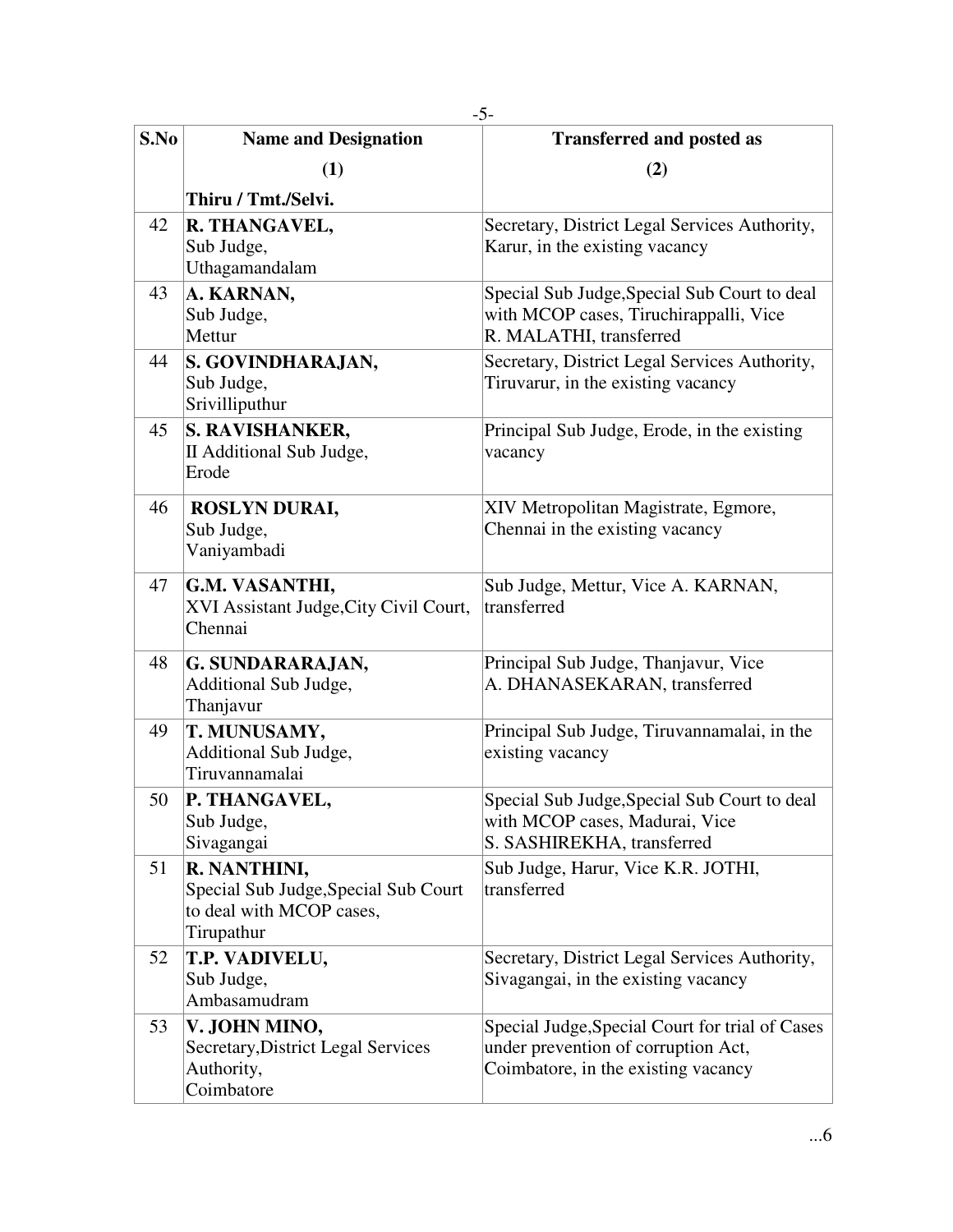| S.No | <b>Name and Designation</b>                                                                          | <b>Transferred and posted as</b>                                                                       |
|------|------------------------------------------------------------------------------------------------------|--------------------------------------------------------------------------------------------------------|
|      | (1)                                                                                                  | (2)                                                                                                    |
|      | Thiru / Tmt./Selvi.                                                                                  |                                                                                                        |
| 54   | P. REVATHY,<br>Sub Judge, Panruti                                                                    | Special Sub Judge-I, Special Sub Court to deal<br>with MCOP Cases, Chennai, in the existing<br>vacancy |
| 55   | C. JAYASREE,<br>Additional Special Judge,<br>Krishnagiri                                             | Principal Sub Judge, Krishnagiri, in the<br>existing vacancy                                           |
| 56   | G. ANURADHA,<br>Sub Judge, Tiruvarur                                                                 | XIX Metropolitan Magistrate, Egmore,<br>Chennai in the existing vacancy                                |
| 57   | C. KARTHIKA,<br>III Additional Sub Judge,<br>Tiruchirappalli                                         | II Assistant Judge, City Civil Court, Chennai,<br>in the existing vacancy                              |
| 58   | M. PARAMESWARI,<br>I Additional Sub Judge, Cuddalore                                                 | Principal Sub Judge, Cuddalore, Vice<br>M. THANDAVAN, transferred                                      |
| 59   | N. SUNDARAM,<br>Sub Judge, Thittakudi                                                                | Secretary, District Legal Services Authority,<br>Cuddalore, Vice Dr.I. JAYANTHI,<br>transferred        |
| 60   | D. JEYAKUMARI JEMI RATHNA, Principal Sub Judge, Nagercoil, Vice<br>I Additional Sub Judge, Nagercoil | S. RAJU, transferred                                                                                   |
| 61   | P. GANESAN,<br>Special Sub Judge, Special Sub Court<br>to deal with MCOP cases,<br>Cuddalore         | Sub Judge, Palani, Vice<br>A. RADHAKRISHNAN, transferred                                               |
| 62   | <b>M.SUBA ANBUMANI,</b><br>Chief Judicial Magistrate, Villupuram  N. KRISHNASAMY, transferred        | Principal Sub Judge, Villupuram, Vice                                                                  |

## $I(b)$

 The Hon'ble The Chief Justice is pleased to make the following appointments in the Madras High Court;

 Thiru S. Manojkumar, now functioning as District Munsif, Sivakasi, is transferred and posted on other duty as Master, High Court, Madras Vice Thiru S. Elangovan, transferred.

 Thiru S. Vasantha Kumar, now functioning as Judicial Magistrate Thiruvottiyur, is transferred and posted on other duty as Deputy Official Assignee, High Court, Madras Vice Tmt. S. Hermies, transferred.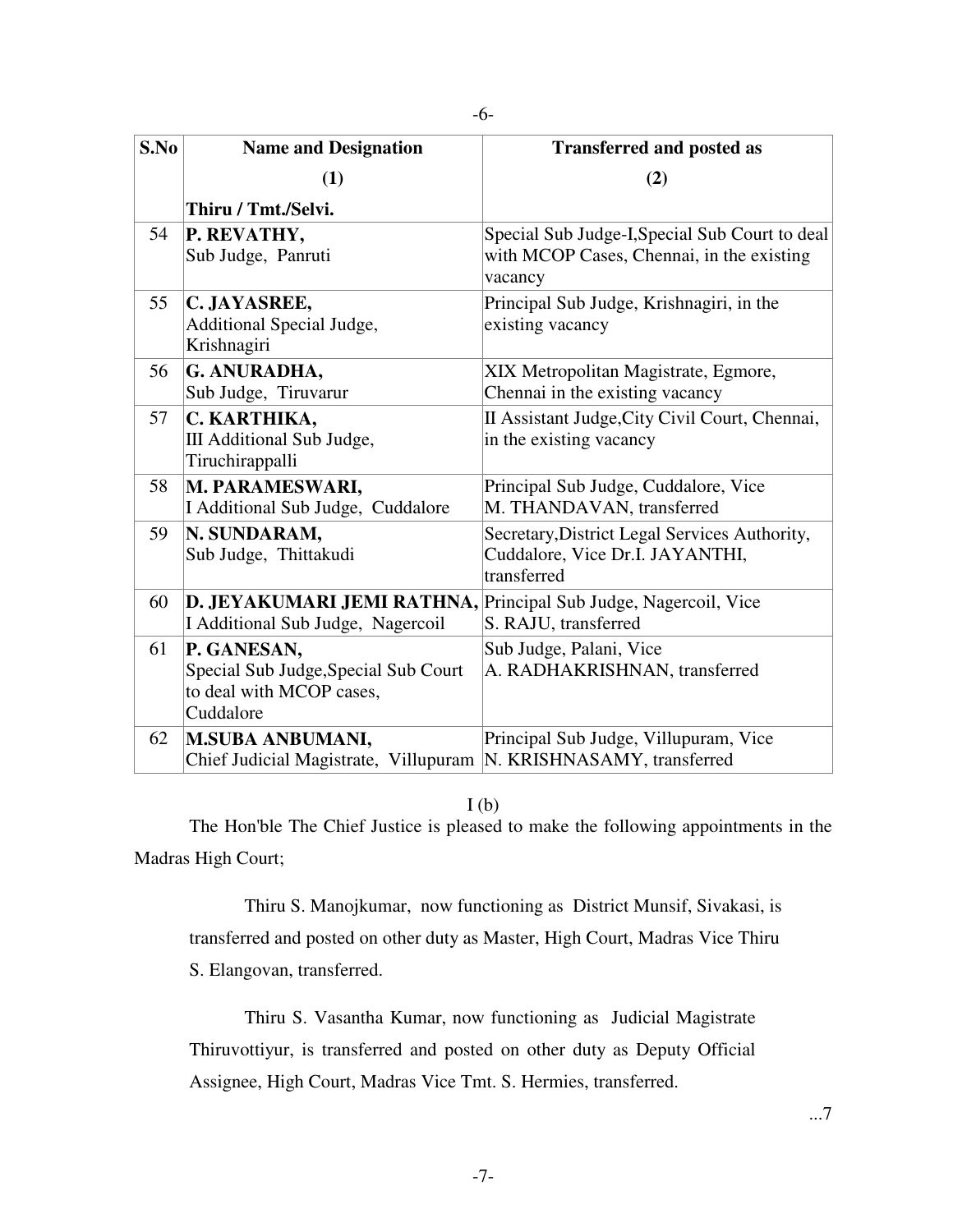The Civil Judges mentioned in Column (1) below are promoted to the cadre of Senior Civil Judge, **subject to the outcome of writ petitions regarding fixation of** 

**seniority pending before the Hon'ble High Court, Madra**s and on promotion as Senior Civil Judge, they are posted to the posts mentioned against their names in Column (2) below :

| S.No            | <b>Name and Designation</b>                                                                                                                 | On promotion, as Senior Civil Judge,                                  |
|-----------------|---------------------------------------------------------------------------------------------------------------------------------------------|-----------------------------------------------------------------------|
|                 | (1)                                                                                                                                         | posted as                                                             |
|                 | Thiru / Tmt./Selvi.                                                                                                                         | (2)                                                                   |
| $\mathbf{1}$    | K. PALANIAMMAL,<br>District Munsif,<br>Oddanchatram                                                                                         | Additional Sub Judge, Virudhachalam, in<br>the existing vacancy       |
| 2               | M. BREETHA,<br>Judicial Magistrate I,<br>Nagercoil                                                                                          | Sub Judge, Ramanathapuram, in the<br>existing vacancy                 |
| 3               | V.M. NEESH,<br>Principal District Munsif,<br>Valliyoor                                                                                      | Sub Judge, Chidambaram, in the existing<br>vacancy                    |
| $\overline{4}$  | M. MURTHY,<br>Principal District Munsif,<br>Villupuram                                                                                      | I Additional Sub Judge, Cuddalore, Vice<br>M.PARAMESWARI, transferred |
| $5\overline{)}$ | R. VELARAS,<br>Principal District Munsif,<br>Karur                                                                                          | Sub Judge, Tirupathur, in the existing<br>vacancy                     |
| 6               | K. KAVITHA,<br>Judicial Magistrate I,<br>Dindigul                                                                                           | Sub Judge, Ambasamudram, Vice<br>T.P. VADIVELU, transferred           |
| 7               | R. SELVAKUMAR,<br>Judicial Magistrate,<br>Melur                                                                                             | Sub Judge, Sivagangai, Vice<br>P. THANGAVEL, transferred              |
| 8               | S. PRIYA,<br>Metropolitan Magistrate, Fast Track Court Vice N. ARUNACHALAM, transferred<br>at Magisterial Level - III,<br>Saidapet, Chennai | II Judge, Court of Small Causes, Chennai,                             |
| 9               | M.K. MAYAKRISHNAN,<br>District Munsif,<br>Periyakulam                                                                                       | Sub Judge, Valliyoor, Vice<br>T. SAMPATHKUMAR, transferred            |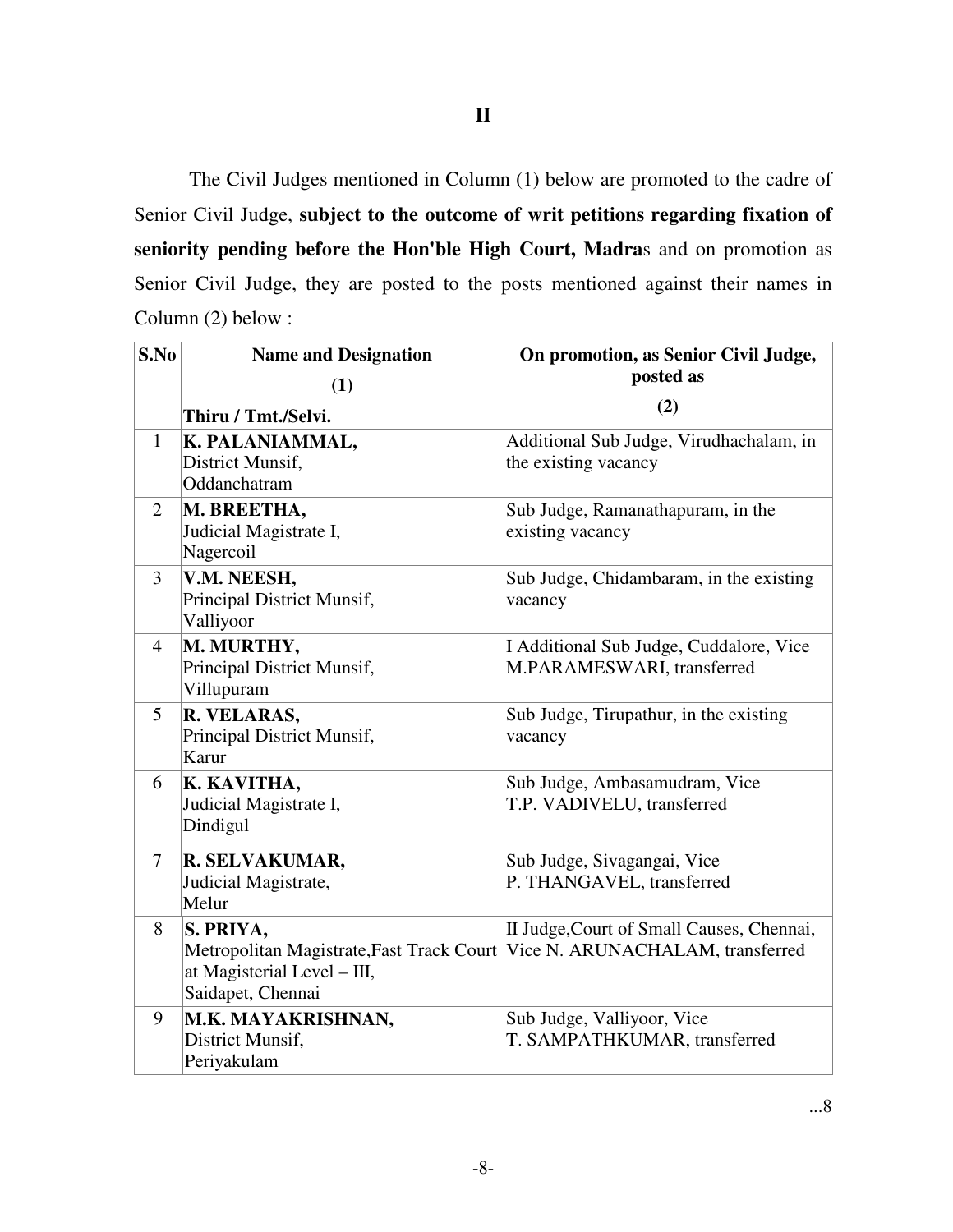| S.No | <b>Name and Designation</b>                                                      | On promotion, as Senior Civil Judge,                                                                          |
|------|----------------------------------------------------------------------------------|---------------------------------------------------------------------------------------------------------------|
|      | (1)                                                                              | posted as                                                                                                     |
|      | Thiru / Tmt./Selvi.                                                              | (2)                                                                                                           |
| 10   | <b>B. SARAVANAN,</b><br>District Munsif,<br>Lalgudi                              | <b>Secretary, District Legal Services</b><br>Authority, Coimbatore, Vice<br>V. JOHN MINO, transferred         |
| 11   | N. VIJAYALAKSHMI,<br>Principal District Munsif,<br>Namakkal                      | Special Sub Judge, Special Sub Court to<br>deal with MCOP cases, Cuddalore, Vice<br>P. GANESAN, transferred   |
| 12   | C. RAJALINGOM,<br>District Munsif,<br>Manaparai                                  | Sub Judge, Thuraiyur, Vice<br>M. RAJENDRAN, transferred                                                       |
| 13   | K. RAJMOHAN,<br>Principal District Munsif,<br>Coimbatore                         | Secretary, District Legal Services<br>Authority, Tiruvannamalai, in the existing<br>vacancy                   |
| 14   | N.S. MEENACHANDRA,<br>District Munsif,<br>Omalur                                 | Special Sub Judge, Special Sub Court to<br>deal with LAOP cases, Cuddalore, in the<br>existing vacancy        |
| 15   | J. CHRISTAL BABITHA,<br>District Munsif Cum Judicial Magistrate,<br>Thiruvadanai | Secretary, District Legal Services<br>Authority, Srivilliputhur, in the existing<br>vacancy                   |
| 16   | J. OMPRAKASH,<br>Judicial Magistrate I,<br>Ponneri                               | Special Sub Judge, Special Sub Court to<br>deal with MCOP cases, Tirupathur, Vice<br>R. NANTHINI, transferred |
| 17   | V. PUGAZHENTHI,<br>Principal District Munsif,<br>Tindivanam                      | Sub<br>Vaniyambadi,<br>Vice<br>Judge,<br>ROSLYN DURAI, transferred                                            |
| 18   | V. SURESH,<br>Judicial Magistrate II,<br>Salem                                   | III Assistant Judge, City Civil Court,<br>Chennai, in the existing vacancy                                    |
| 19   | G. RADHAKRISHNAN,<br>Prinicipal District Munsif,<br>Tirupathur                   | XXI Metropolitan Magistrate, Egmore,<br>Chennai, in the existing vacancy                                      |
| 20   | R. GOKULAKRISHNAN,<br>Principal District Munsif,<br>Bhavani                      | I Additional Sub Judge, Erode, Vice<br>G. BHUVANESWARI, transferred                                           |
| 21   | P. RAJA RAM,<br><b>I Additional District Munsif,</b><br>Coimbatore               | Sub Judge, Ginjee, Vice<br>T. SUNDARAMOORTHY, transferred                                                     |

...9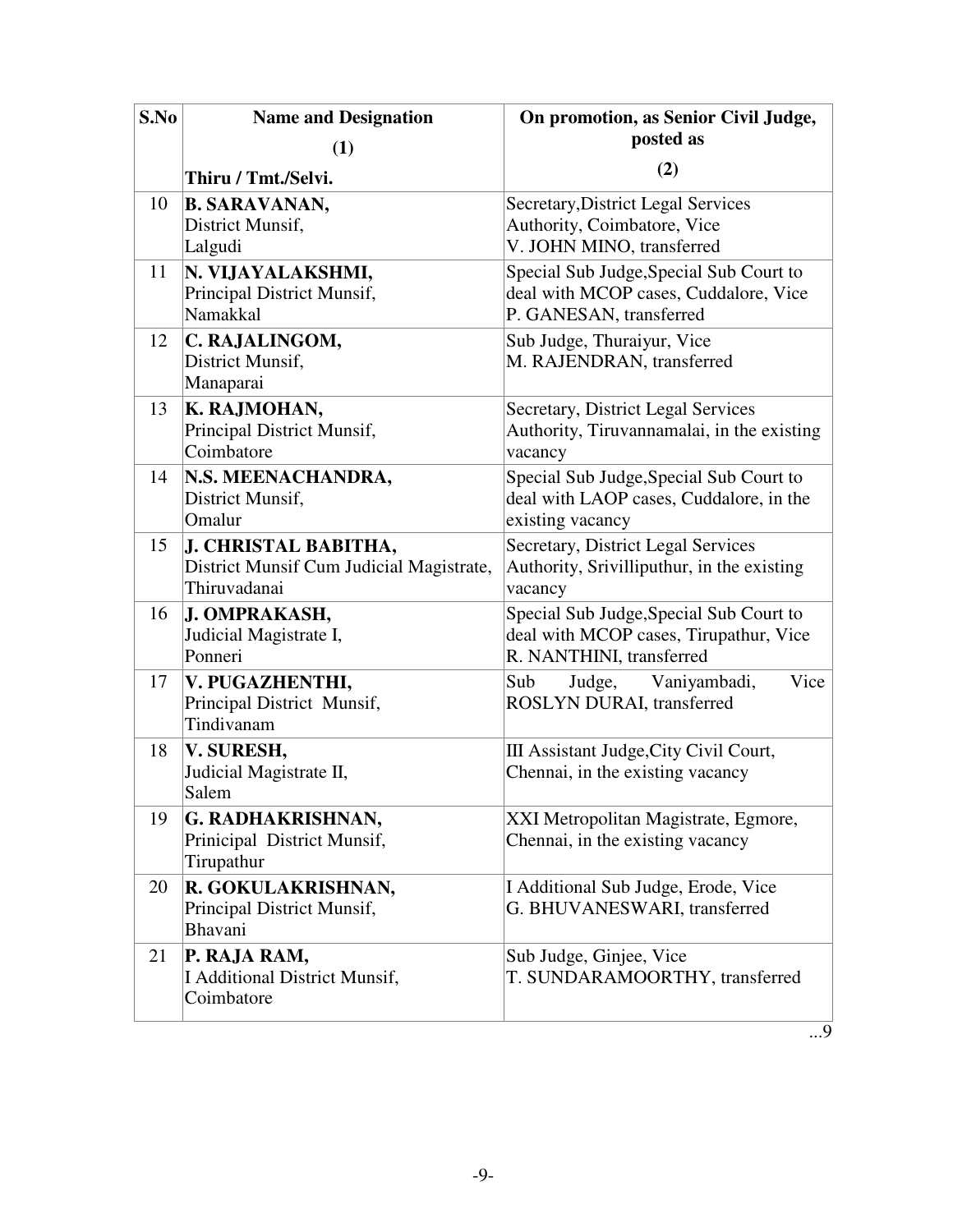| S.No | <b>Name and Designation</b>                                                                        | On promotion, as Senior Civil Judge,                                                                                                                                               |
|------|----------------------------------------------------------------------------------------------------|------------------------------------------------------------------------------------------------------------------------------------------------------------------------------------|
|      | (1)                                                                                                | posted as                                                                                                                                                                          |
|      | Thiru / Tmt./Selvi.                                                                                | (2)                                                                                                                                                                                |
| 22   | D. SHANMUGA PRIYA,<br>Judicial Magistrate, Arakkonam                                               | XII Metropolitan Magistrate, Egmore,<br>Chennai, Vice DR. S.T. LAKSHMI<br>RAMESH, transferred                                                                                      |
| 23   | V. RAMALINGAM,<br>Principal District Munsif,<br>Sankarankovil                                      | Secretary, District Legal Services<br>Authority, Tirunelveli, Vice<br>J. TAMILARASI, transferred                                                                                   |
| 24   | M. VINODHA,<br>Judical Magistrate, Musiri                                                          | Secretary, District Legal Services<br>Authority, Perambalur, in the existing<br>vacancy                                                                                            |
| 25   | C. SORNAKUMAR,<br>Judicial Magistrate, Aruppukottai                                                | <b>Secretary, District Legal Services</b><br>Authority, Ramanathapuram, in the<br>existing vacancy                                                                                 |
| 26   | K. MARIAPPAN,<br>Judicial Magistrate, Periyakulam                                                  | II Additional Sub Judge, Madurai, in the<br>existing vacancy                                                                                                                       |
| 27   | A. PRABAVATHI,<br>Prinicipal District Munsif, Ambur                                                | II Additional Sub Judge, Cuddalore, in the<br>existing vacancy                                                                                                                     |
| 28   | G. UMA MAHESWARI,<br>Judicial Magistrate, Tambaram                                                 | Secretary, District Legal Services<br>Authority, Villupuram, in the existing<br>vacancy                                                                                            |
| 29   | <b>B. SANTHOSH,</b><br>District Munsif cum Judicial Magistrate,<br>Sriperumbudur                   | II Metropolitan Magistrate, Egmore,<br>Chennai, in the existing vacancy                                                                                                            |
| 30   | S. RAMACHANDRAN,<br>Judicial Magistrate I,<br>Attur                                                | Metropolitan Magistrate for exclusive trial<br>of CCB Cases (relating to cheating cases in<br>Chennai) and CBCID Metro Cases,<br>Egmore, Chennai, Vice M.A. KABEER,<br>transferred |
| 31   | A. PASUMPON SHANMUGAIAH,<br>Principal District Munsif cum Judicial<br>Magistrate I, Srivilliputhur | Secretary, District Legal Services<br>Authority, Nagercoil, in the existing<br>vacancy                                                                                             |
| 32   | K. HARIHARAN,<br>Judicial Magistrate II, Pollachi                                                  | II Additional Sub Judge, Erode, Vice<br>S. RAVISHANKER, transferred                                                                                                                |
| 33   | A. ROBINSON GEORGE,<br>Judicial Magistrate,<br>Sankarankovil                                       | Secretary, District Legal Services<br>Authority, Pudukkottai, in the existing<br>vacancy                                                                                           |
| 34   | N. SRIRAM,<br>District Munsif cum Judicial Magistrate,<br>Uthukottai                               | Additional Sub Judge, Tiruvannamalai,<br>Vice T. MUNUSAMY, transferred                                                                                                             |

....10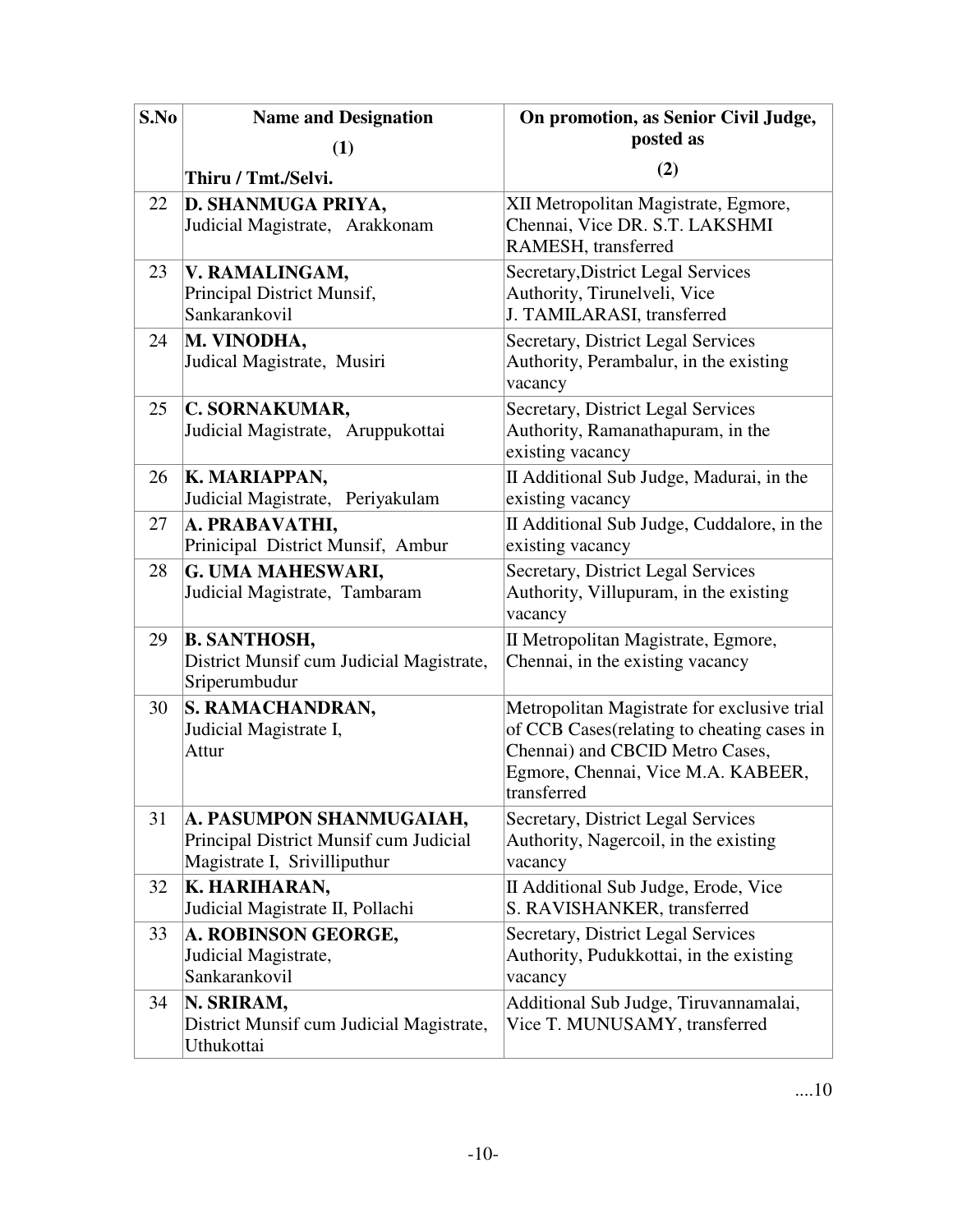| S.No | <b>Name and Designation</b>                                                              | On promotion, as Senior Civil Judge,                                                        |
|------|------------------------------------------------------------------------------------------|---------------------------------------------------------------------------------------------|
|      | (1)                                                                                      | posted as                                                                                   |
|      | Thiru / Tmt./Selvi.                                                                      | (2)                                                                                         |
| 35   | S. ASSEEN BANU,<br><b>Additional District Munsif,</b><br>Srivilliputhur                  | Secretary, District Legal Services<br>Authority, Namakkal, in the existing<br>vacancy       |
| 36   | R. SAMUEL BENJAMIN,<br>Judicial Magistrate IV,<br>Vellore                                | Secretary, District Legal Services<br>Authority, Thoothukudi, in the existing<br>vacancy    |
| 37   | K.S. KAYALVIZHI,<br>Metropolitan Magistrate, Additional<br>Mahila Court, Egmore, Chennai | X Assistant Judge, City Civil Court,<br>Chennai, Vice K. GANESAN, transferred               |
| 38   | A. BASEER,<br>District Munsif cum Judicial Magistrate,<br>Thirukalikundram               | VII Metropolitan Magistrate,<br>George Town, Chennai in the existing<br>vacancy             |
| 39   | M. AMIRTHA VELU,<br>District Munsif cum Judicial Magistrate,<br>Bodinayakanur            | I Additional Sub Judge, Nagercoil, Vice<br>D. JEYAKUMARI JEMI RATHNA,<br>transferred        |
| 40   | M. SANTHI,<br>District Munsif cum Judicial Magistrate,<br>Pochampalli                    | XXIII Metropolitan Magistrate, Saidapet,<br>Chennai in the existing vacancy                 |
| 41   | C. KATHIRAVAN,<br>District Munsif cum Judicial Magistrate,<br>Natham                     | Sub Judge, Srivilliputhur, Vice<br>S. GOVINDHARAJAN, transferred                            |
| 42   | P. CHELLADURAI,<br>Judicial Magistrate I, Tiruppur                                       | Additional Sub Judge, Thanjavur, Vice<br>G. SUNDARARAJAN, transferred                       |
| 43   | K. SURESH KUMAR,<br>District Munsif cum Judicial Magistrate,<br>Mettupalayam             | Secretary, District Legal Services<br>Authority, Uthagamandalam, in the<br>existing vacancy |
| 44   | E. SASIKALA,<br>District Munsif, Tambaram                                                | Additional Special Judge, Krishnagiri,<br>Vice C. JAYASREE, transferred                     |
| 45   | G. PRABAGARAN,<br>Principal District Munsif,<br>Kancheepuram                             | II Additional Sub Judge, Salem, in the<br>existing vacancy                                  |

**HIGH COURT, MADRAS.** Sd/- R.SAKTHIVEL, **DATED: 03.05.2017. REGISTRAR GENERAL.**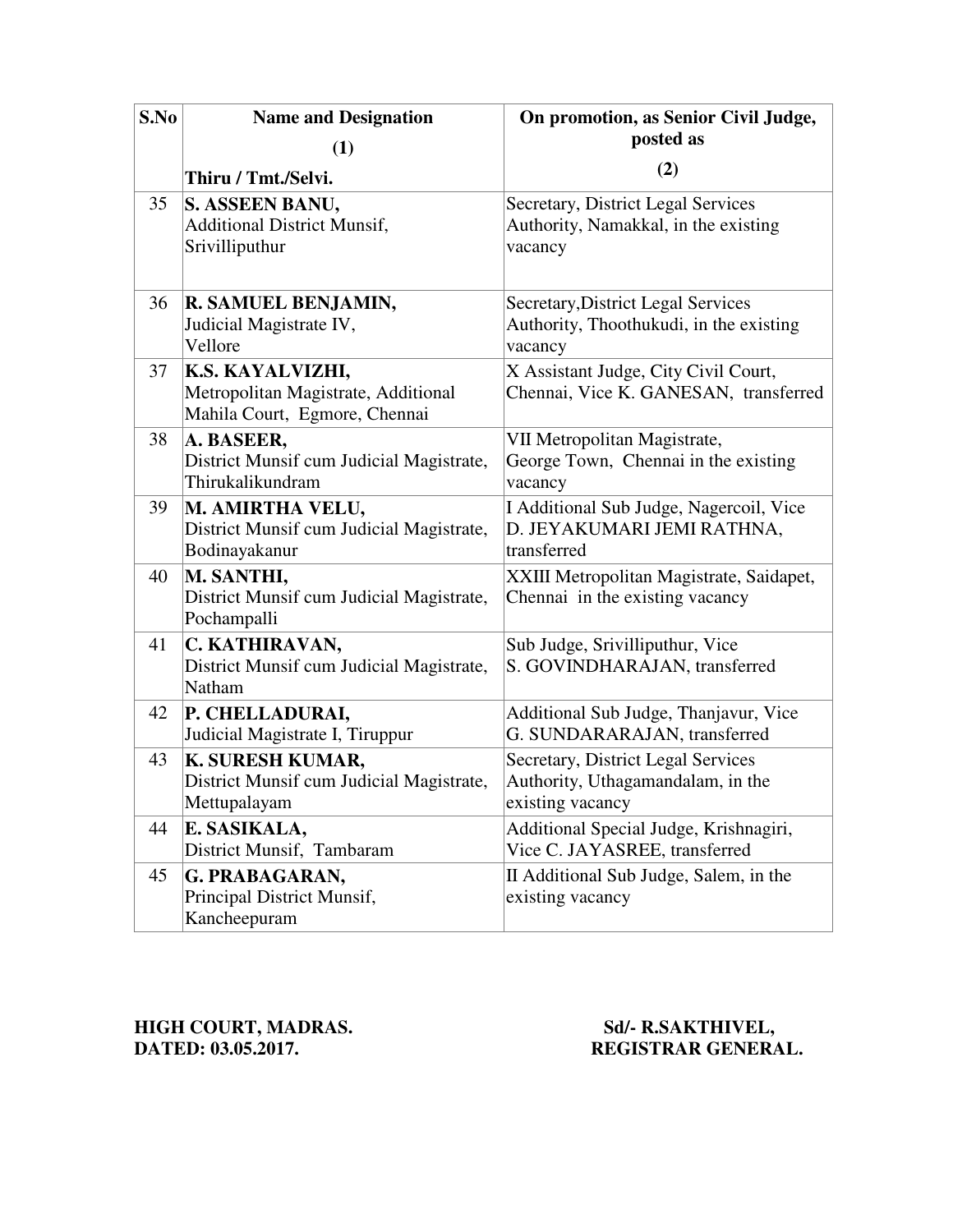### **R.O.C.No.12/2017-Con.B2**

#### **OFFICIAL MEMORANDUM**

Sub: Courts and Judges – Senior Civil Judges - Transfer and Postings – Notification issued - Joining instructions - Issued.

Ref: High Court's Notification No.73 / 2017, dated : 03.05.2017.

............. I

 The Senior Civil Judges, who have been transferred and posted in the High Court's Notification cited above, are required to hand over charge of their respective posts to any of the nearest Principal Sub Judges / Sub Judges / Additional Sub Judges / Assistant Judges, City Civil Court, Chennai / Judges, Court of Small Causes, Chennai / Metropolitan Magistrates, Chennai, Registrar (Management), High Court, Madras, / Official Assignee, High Court, Madras, as the case may be, on 05.05.2017 A.N. and take charge of their respective new posts, without availing full joining time.

 The Officers who have been transferred and posted in the same station in which they are now functioning, are required to get themselves relieved on 05.05.2017 A.N. by handing over charge of their respective posts, to the nearest Senior Civil Judge / successors, as the case may be, and take charge of their respective new posts, immediately, on the same day.

II

 The Civil Judges who have been promoted as Senior Civil Judges and given postings in the High Court's Notification cited above, are required to hand over charge of their respective posts to any of the nearest District Munsifs / Judicial Magistrates / District Munsif-cum- Judicial Magistrates/ Judges, Courts of Small Causes, Chennai / Metropolitan Magistrates, Fast Track Court at Magisterial level, Chennai, as the case may be, on 05.05.2017 A.N. and take charge of their respective new posts, without availing full joining time.